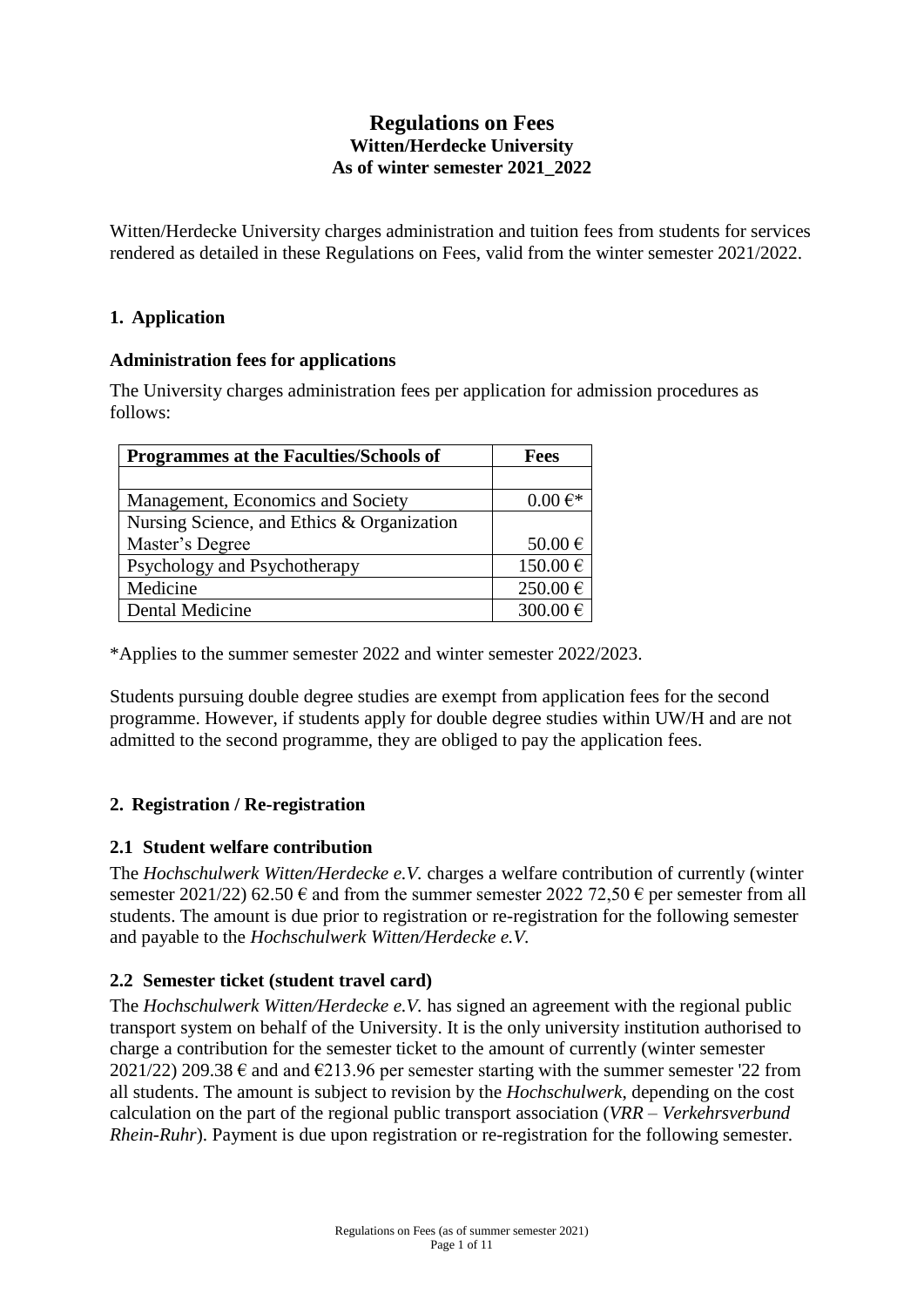# **2.3 Tuition fees**

The University charges tuition fees from students as contribution to the university budget for the duration of a standard period of study as defined in these Regulations on Fees. The payment system for tuition fees established by the *StudierendenGesellschaft Witten/Herdecke e.V.* is based on the following principles:

#### **Free access to higher education**

The University selects its students on the basis of an applicant's personality, special interests and motivation, and strives to avoid social selection. According to this principle, students are free to choose payment after or during their time at the University.

#### **Independent study organisation**

Freedom and personal responsibility in organising the study course must not be affected by tuition fees. An abbreviation of study time at the University due to financial considerations does not correspond to this concept. Therefore, students have the option to pay fixed rates while at the University.

#### **Free choice of professional career**

Graduates should not be influenced in their choice of a position by a load of debts to be repaid. This principle is reflected in the concept of income-dependent repayment after graduation, i.e. a graduate's individual financial situation determines the amount to be repaid.

Students' financial contributions to the university budget help to ensure the University's longterm and sustained existence. Such a contribution to the successful operation of the private University corresponds to a student's financial situation and his or her appreciation of the University but not to the actual extent of his or her use of university services and facilities. In this sense, the members of the *StudierendenGesellschaft* assume joint responsibility to implement the three principles mentioned above.

Tuition fees are due in monthly instalments by the 15<sup>th</sup> of each month for the current month. Fees have to be paid to the *StudierendenGesellschaft e.V.* who assumes liability towards the University. This applies for the duration of a valid agreement on transfer of fees by the *StudierendenGesellschaft* to the University between these two parties.

#### **2.3.1 Modes of payment**

Students may choose a mode of payment from one of the alternatives detailed below:

#### **2.3.1.1 Mode 1 – Fixed direct payment**

Direct payment of a fixed rate in monthly instalments over a defined period for the duration of the programme

No further payments are required after the standard period of study. Payments effected over the standard period of study add up to exactly the fixed total amount. The total fixed amount is due even if students require less than the standard period of study (see also regulations for students enrolling at a later stage and dropouts).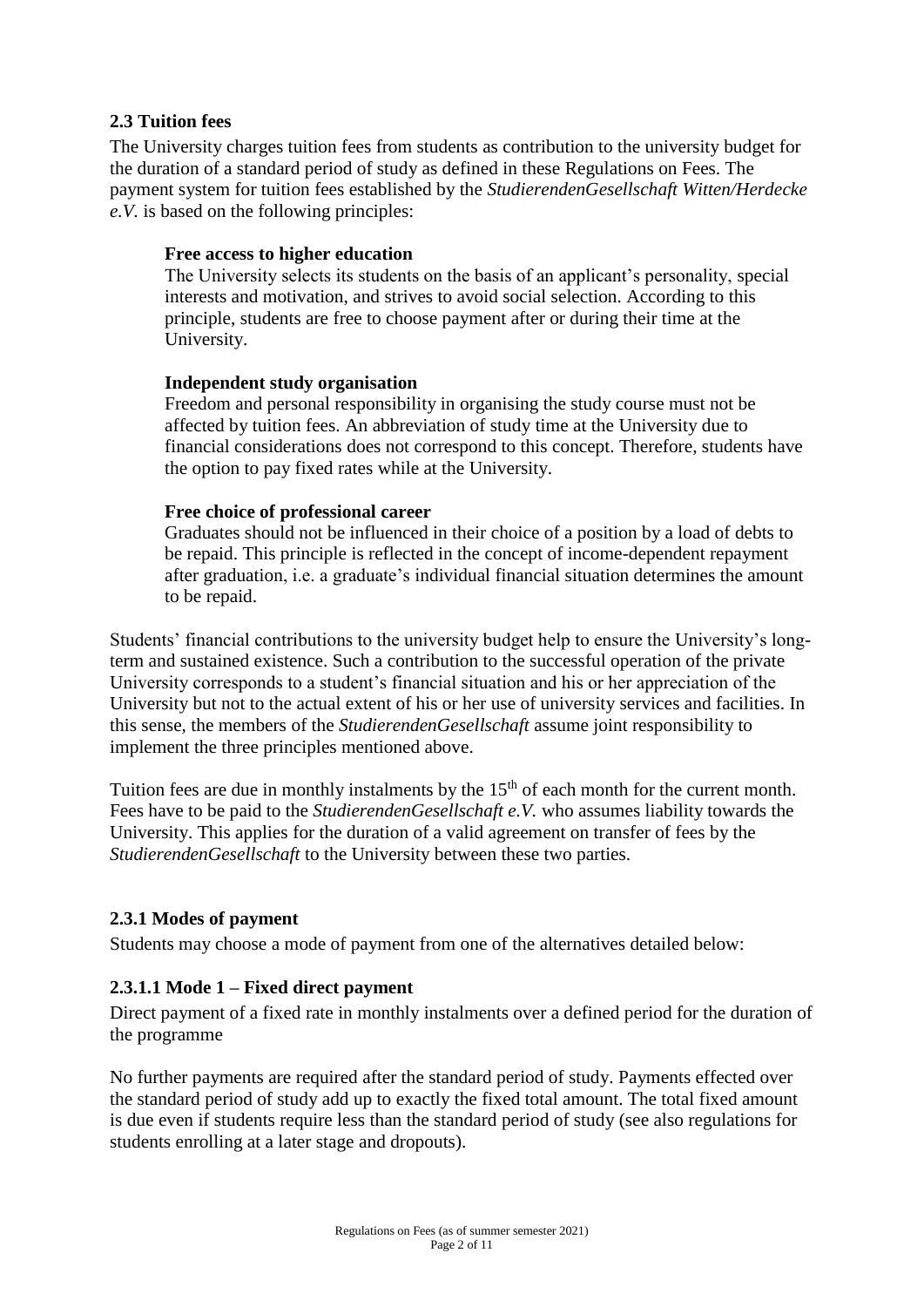## **2.3.1.2 Mode 2 - Direct payment 50 %, income-related repayment after graduation 50 %**

50 % direct payment in monthly instalments over a defined period for the duration of the degree programme, followed by income-related payment at reduced rates after graduation over a defined period; this mode of payment is based on an agreement to be concluded individually with *StudierendenGesellschaft Witten/Herdecke e.V.* (*"Vertrag über die Förderung des Studiums an der Universität Witten/Herdecke"*).

## **2.3.1.3 Mode 3 - Income-related repayment after graduation**

Income-related repayment after graduation, via agreement to be concluded individually with *StudierendenGesellschaft Witten/Herdecke e.V.* (*"Vertrag über die Förderung des Studiums an der Universität Witten/Herdecke"*)

## **2.3.2 Tuition Fees of the Faculty of Health and the Faculty of Management, Economics and Society**

Please refer to the following tables for the tuition fees payable for the respective degree programme:

| <b>Faculty of Health</b>                                      |                        |                                                    | Mode 1<br>Direct payment<br>Amount of fees |                   | Mode 2<br>Direct payment 50 %<br>Repayment 50 %<br>Amount of fees |             |                                   | Mode 3<br>Repayment<br>Amount of<br>fees    |                                                         |
|---------------------------------------------------------------|------------------------|----------------------------------------------------|--------------------------------------------|-------------------|-------------------------------------------------------------------|-------------|-----------------------------------|---------------------------------------------|---------------------------------------------------------|
| Degree programme according<br>to semester of registration     | <b>ECTS</b><br>credits | Standard<br>period of<br>study (SPS) <sup>1)</sup> | Monthly<br>(during<br>SPS)                 | Total             | Monthly<br>(during<br>SPS)                                        | Total       | Percentage of<br>later income $2$ | Percentage of<br>later income <sup>2)</sup> | Duration of<br>repayment<br>(modes 2 & 3) <sup>5)</sup> |
| Ethics and Organization (M.A.)                                |                        |                                                    |                                            |                   |                                                                   |             |                                   |                                             |                                                         |
| $MA - E&O$ [internal] <sup>3)</sup><br>(WiSe 20/21 & SoSe 21) | 60                     | 2 semesters                                        | 728.00€                                    | $8,736.00 \in$    | 364.00€                                                           | 4,368.00 €  | $1\%$                             | 2%                                          | 10 years                                                |
| $MA - E&O$ [internal] <sup>3)</sup><br>(from WiSe $21/22$ )   | 60                     | 2 semesters                                        | 728.00€                                    | 8,736.00€         | 364.00€                                                           | 4,368.00 €  | $1\%$                             | 2%                                          | 10 years                                                |
| $MA - E&O$ [external] <sup>3)</sup><br>(WiSe 20/21 & SoSe 21) | 60                     | 2 semesters                                        | 819.00€                                    | 9,828.00 €        | 409.50€                                                           | 4,914.00€   | 1.5 %                             | 3 %                                         | 10 years                                                |
| $MA - E&O$ [external] <sup>3)</sup><br>(from WiSe $21/22$ )   | 60                     | 2 semesters                                        | 819.00€                                    | 9,828.00 €        | 409.50€                                                           | 4,914.00€   | 1.5 %                             | 3 %                                         | 10 years                                                |
| $MA - E&O$ [internal] <sup>3)</sup><br>(WiSe 20/21 & SoSe 21) | 120                    | 4 semesters                                        | 506.00€                                    | 12,144.00 €       | 253.00€                                                           | 6,072.00 €  | 2%                                | 4 %                                         | 10 years                                                |
| $MA - E&O$ [internal] <sup>3)</sup><br>(from WiSe $21/22$ )   | 120                    | 4 semesters                                        | 506.00€                                    | 12,144.00 €       | 253.00€                                                           | 6,072.00 €  | 2%                                | 4 %                                         | 10 years                                                |
| $MA - E&O$ [external] <sup>3)</sup><br>(WiSe 20/21 & SoSe 21) | 120                    | 4 semesters                                        | 600.00€                                    | $14,400.00 \in$   | 300.00 €                                                          | 7,200.00 €  | 2.5 %                             | 5 %                                         | 10 years                                                |
| $MA - E&O$ [external] <sup>3)</sup><br>(from WiSe $21/22$ )   | 120                    | 4 semesters                                        | $600.00 \in$                               | 14,400.00 €       | $300.00 \in$                                                      | 7,200.00 €  | 2.5 %                             | 5 %                                         | 10 years                                                |
| <b>Medicine (State Examination)</b>                           |                        |                                                    |                                            |                   |                                                                   |             |                                   |                                             |                                                         |
| Medicine<br>(WiSe 20/21 & SoSe 21)                            |                        | 10 semesters                                       | 951.00 $\in$                               | 57,060.00 €       | 475.50€                                                           | 28,530.00€  | 6 %                               | 12 %                                        | 10 years                                                |
| Medicine – preclinical stage<br>(WiSe 20/21 & SoSe 21)        |                        | 4 semesters                                        | 951.00€                                    | 22,824.00 €       | 475.50€                                                           | 11,412.00€  | $2.5 \%$ <sup>4)</sup>            | $5\%$ <sup>4)</sup>                         | 10 years                                                |
| Medicine – clinical stage<br>(WiSe 20/21 & SoSe 21))          |                        | 6 semesters                                        | 951.00€                                    | 34,236.00 €       | 475.50€                                                           | 17.118.00€  | $3.5 \%$ <sup>4)</sup>            | $7\%$ <sup>4)</sup>                         | 10 years                                                |
| Medicine (from WiSe 21/22)                                    |                        | 10 semesters                                       | 991.00€                                    | 59,460.00€        | 495.50€                                                           | 29,730.00 € | 6 %                               | 12 %                                        | 10 years                                                |
| Medicine – preclinical stage<br>(from WiSe $21/22$ )          |                        | 4 semesters                                        | 991.00€                                    | $23,\!784.00 \in$ | 495.50€                                                           | 11,892.00 € | $2.5 \%$ <sup>4)</sup>            | $5\%$ <sup>4)</sup>                         | 10 years                                                |
| Medicine – clinical stage<br>(from WiSe 21/22)                |                        | 6 semesters                                        | 991.00€                                    | 35,676.00€        | 495.50€                                                           | 17,838.00 € | $3.5 \%$ <sup>4)</sup>            | $7\%$ <sup>4)</sup>                         | 10 years                                                |

# **2.3.2.1 Tuition fees of the Faculty of Health**

Regulations on Fees (as of summer semester 2021) Page 3 of 11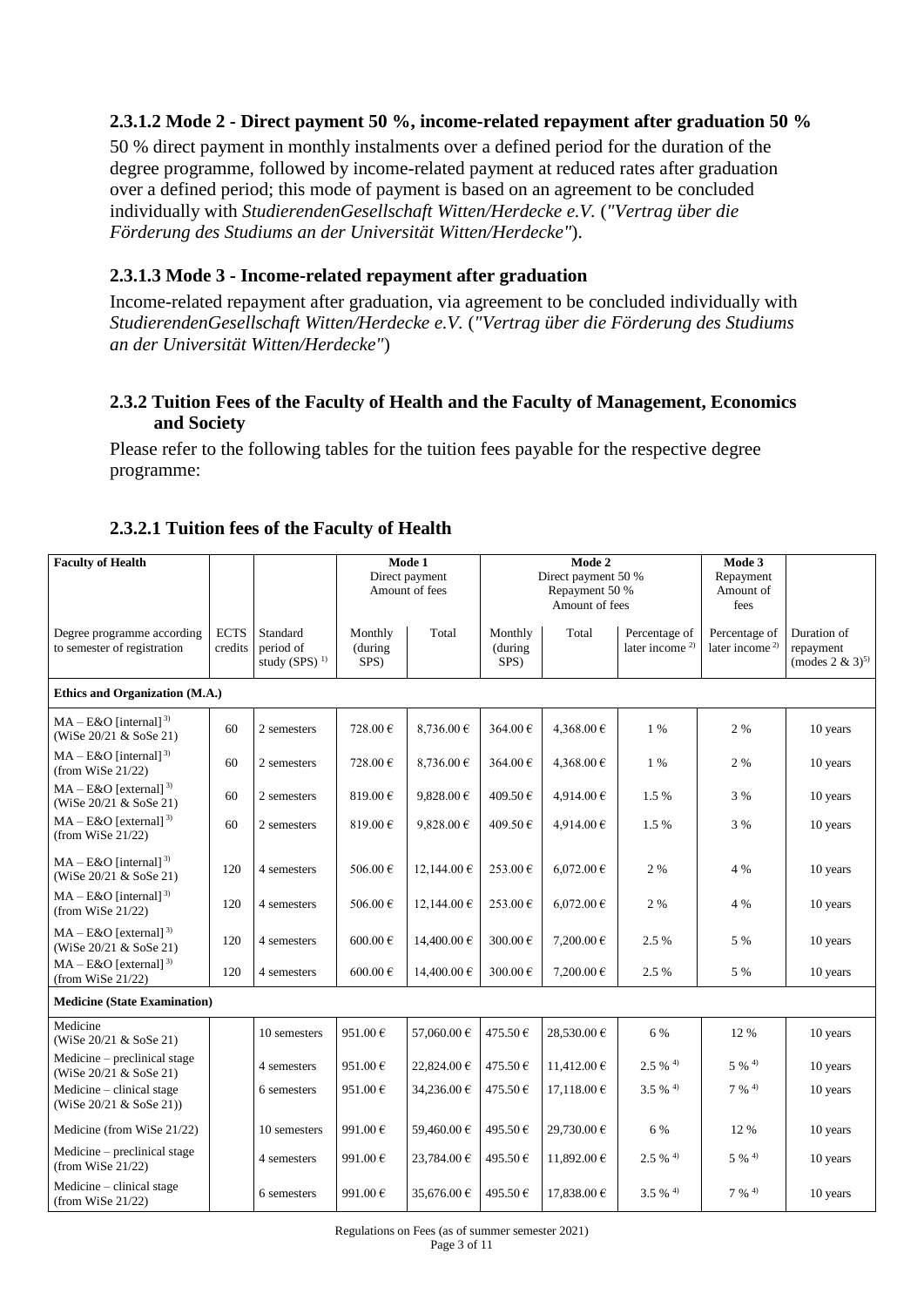| <b>Nursing Practice (M.Sc.)</b>                                                                                        |     |              |                |                 |                      |                    |                     |                     |          |
|------------------------------------------------------------------------------------------------------------------------|-----|--------------|----------------|-----------------|----------------------|--------------------|---------------------|---------------------|----------|
| MSc – Nursing Practice<br>[external] $^{3)}$<br>(WiSe 20/21 & SoSe 21)                                                 | 120 | 4 semesters  | 740.00€        | 17,760.00 €     | 370.00€              | $8,880.00 \in$     | 2.5 %               | 5 %                 | 10 years |
| MSc – Nursing Practice<br>[external] $^{3)}$<br>(from WiSe $21/22$ )                                                   | 120 | 4 semesters  | 755.00 €       | $18,120.00 \in$ | 377.50€              | 9,060.00 €         | 2.5 %               | 5 %                 | 10 years |
| <b>Community Health Nursing (M.Sc.)</b>                                                                                |     |              |                |                 |                      |                    |                     |                     |          |
| MSc - Community Health<br>Nursing [external] <sup>3)</sup><br>(WiSe 20/21 & SoSe 21)                                   | 120 | 4 semesters  | 513.00€        | $12,312.00 \in$ | 256.50€              | 6,156.00 €         | 2.5 %               | 5 %                 | 10 years |
| MSc - Community Health<br>Nursing [external] $^{3)}$<br>(from WiSe $21/22$ )                                           | 120 | 4 semesters  | 519.00€        | $12,456.00 \in$ | 259.50€              | 6,228.00 €         | 2.5 %               | 5 %                 | 10 years |
| Psychology (B.Sc.)                                                                                                     |     |              |                |                 |                      |                    |                     |                     |          |
| $BSc - Psychology$<br>(WiSe 20/21 & SoSe 21)                                                                           | 180 | 6 semesters  | 654.00 €       | 23,544.00€      | 327.00€              | $11,772.00 \in$    | 4 %                 | 8 %                 | 10 years |
| $BSc - Psychology$<br>(from WiSe 21/22)                                                                                | 180 | 6 semesters  | 677.00€        | $24,372.00 \in$ | 338.50€              | 12,186.00 €        | 4 %                 | 8 %                 | 10 years |
| Psychology with Focus on Clinical Psychology and Psychotherapy (M.Sc.)                                                 |     |              |                |                 |                      |                    |                     |                     |          |
| MSc - Psychology with<br>Focus on Clinical Psychology<br>and Psychotherapy [internal]<br>$^{3}$ (WiSe 20/21 & SoSe 21) | 120 | 4 semesters  | 820.00€        | 19,680.00€      | 410.00€              | 9,840.00 €         | 2%                  | 4 %                 | 10 years |
| $MSc - Psychology$ with<br>Focus on Clinical Psychology<br>and Psychotherapy [internal]<br>$3)$ (from WiSe 21/22)      | 120 | 4 semesters  | 820.00€        | 19,680.00€      | 410.00€              | 9,840.00 €         | 2 %                 | 4 %                 | 10 years |
| $MSc - Psychology$ with<br>Focus on Clinical Psychology<br>and Psychotherapy [external]<br>$3)$ (WiSe 20/21 & SoSe 21) | 120 | 4 semesters  | 912.00€        | 21,888.00 €     | 456.00€              | $10,944.00 \in$    | 2.5 %               | 5 %                 | 10 years |
| $MSc - Psychology$ with<br>Focus on Clinical Psychology<br>and Psychotherapy [external]<br>$3)$ (from WiSe 21/22)      | 120 | 4 semesters  | 912.00€        | 21,888.00€      | 456.00€              | $10,944.00 \in$    | 2.5 %               | 5 %                 | 10 years |
| <b>Dental Medicine (State Examination)</b>                                                                             |     |              |                |                 |                      |                    |                     |                     |          |
| Dental Medicine<br>(WiSe 20/21)                                                                                        |     | 10 semesters | $1,111.00 \in$ | 66,660.00€      | 555.50€              | 33,330.00 €        | 6 %                 | 12 %                | 10 years |
| Dental Medicine – preclinical<br>stage (WiSe 20/21)                                                                    |     | 5 semesters  | 1,111.00€      | 33,330.00 €     | 555.50€              | 16,665.00€         | $3\%$ <sup>4)</sup> | $6\%$ <sup>4)</sup> | 10 years |
| Dental Medicine - clinical<br>stage (WiSe $20/21$ )                                                                    |     | 5 semesters  | 1,111.00€      | 33,330.00 €     | 555.50€              | $16,\!665.00\!\in$ | $3\ \%$ $^{4)}$     | $6\%$ <sup>4)</sup> | 10 years |
| Dental Medicine<br>(from WiSe $21/22$ )                                                                                |     | 10 semesters | 1,655.00€      | 99,300.00€      | 827.50€              | 48,650.00 €        | 7 %                 | 14 %                | 13 years |
| Dental Medicine - basic<br>course & preclinical stage<br>(from WiSe $21/22$ )                                          |     | 6 semesters  | $1,655.00 \in$ | 59,580.00€      | $827.50\,\mathrm{E}$ | 29,190.00€         | $4\%$ <sup>4)</sup> | $8\%$ <sup>4)</sup> | 13 years |
| Dental Medicine - clinical<br>stage (from WiSe 21/22)                                                                  |     | 4 semesters  | 1,655.00€      | 39,720.00 €     | 827.50€              | 19,460.00 €        | $3\%$ <sup>4)</sup> | $6\%$ <sup>4)</sup> | 13 years |

<sup>1)</sup> Students pay tuition fees over 10 semesters for a full degree programme. This is why the standard period of study for tuition payment differs from the standard period of study as stipulated in the Study Regulations.

2) The percentage refers to the relevant income. For definition of income, see agreement "*Vertrag über die Förderung des Studiums an der Universität Witten/Herdecke*", specifically § 9.

3) External students of a Master's partial programme: All students who register for the Master's partial programme at Witten/Herdecke University and have not completed any programme or partial programme at Witten/Herdecke University before.

<sup>4)</sup> This percentage applies to external students who register for the first time and for this part of the programme exclusively at Witten/Herdecke University.

5) For duration of repayment, see agreement "*Vertrag über die Förderung des Studiums an der Universität Witten/Herdecke*", specifically §§ 3 and 4.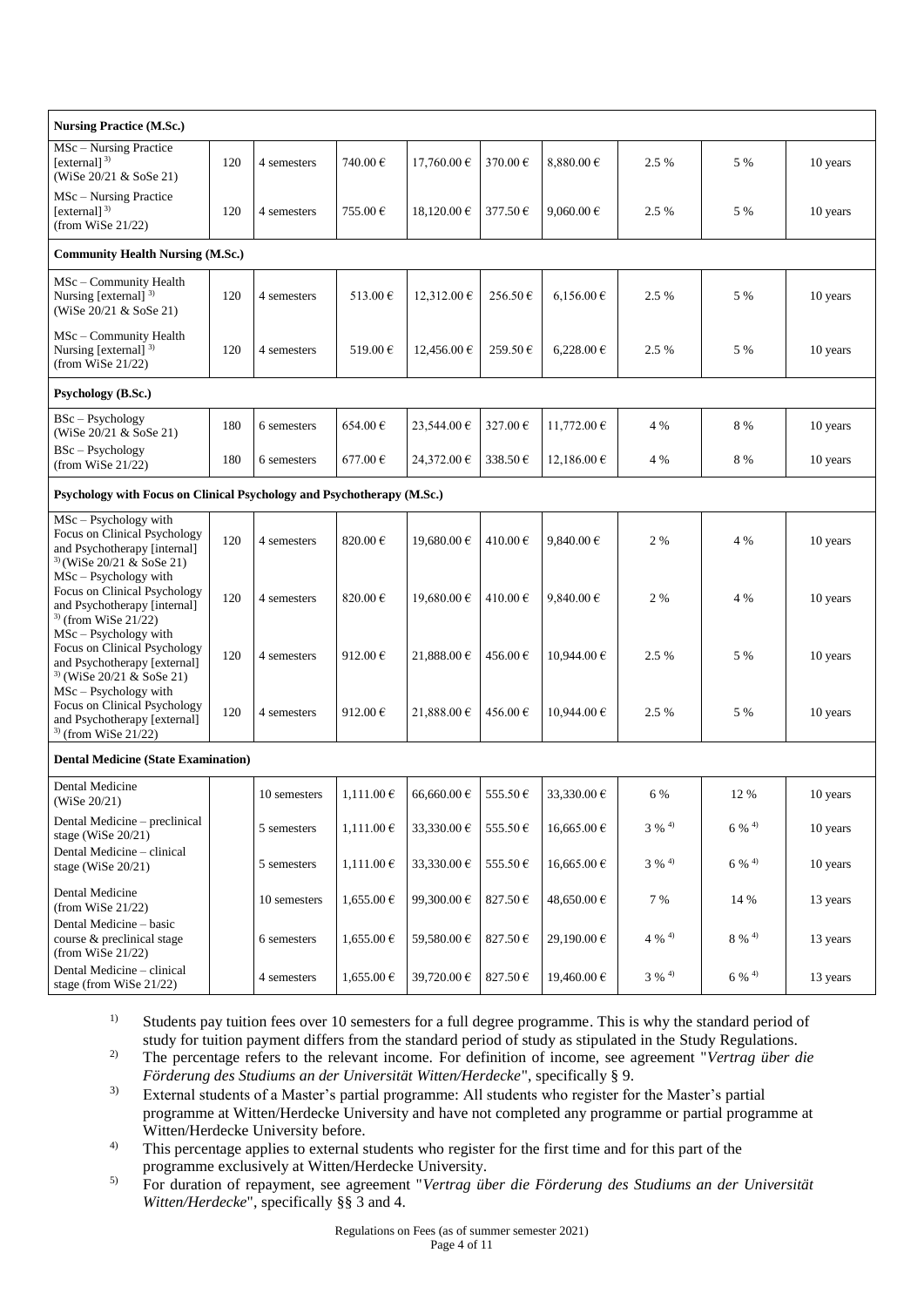# **2.3.2.2 Tuition fees of the Faculty of Management, Economics and Society**

| <b>Faculty of Management,</b>                                                                               |                        |                                            |                            | Mode 1                                                                                      |                            | Mode 2                         |                                             | Mode 3                                      |                                                         |
|-------------------------------------------------------------------------------------------------------------|------------------------|--------------------------------------------|----------------------------|---------------------------------------------------------------------------------------------|----------------------------|--------------------------------|---------------------------------------------|---------------------------------------------|---------------------------------------------------------|
| <b>Economics and Society</b>                                                                                |                        |                                            |                            | Direct payment<br>Direct payment 50 %<br>Amount of fees<br>Repayment 50 %<br>Amount of fees |                            | Repayment<br>Amount of<br>fees |                                             |                                             |                                                         |
| Degree programme<br>according to semester of<br>registration                                                | <b>ECTS</b><br>credits | Standard<br>period of study<br>$(SPS)^{1}$ | Monthly<br>(during<br>SPS) | Total                                                                                       | Monthly<br>(during<br>SPS) | Total                          | Percentage of<br>later income <sup>2)</sup> | Percentage of<br>later income <sup>2)</sup> | Duration of<br>repayment<br>(modes 2 & 3) <sup>5)</sup> |
| Management (B.Sc.)                                                                                          |                        |                                            |                            |                                                                                             |                            |                                |                                             |                                             |                                                         |
| BSc - Management<br>(WiSe 20/21 & SoSe 21)                                                                  | 180                    | 6 semesters                                | $1,011.00 \in$             | 36,396.00€                                                                                  | 505.50€                    | 18,198.00€                     | 4 %                                         | 8 %                                         | 10 years                                                |
| <b>BSc</b> – Management<br>(from WiSe $21/22$ )                                                             | 180                    | 6 semesters                                | $1,043.00 \in$             | $37,548.00 \in$                                                                             | 521.50€                    | $18,774.00 \in$                | 4 %                                         | 8 %                                         | 10 years                                                |
| Strategy & Organization (M.Sc.)                                                                             |                        |                                            |                            |                                                                                             |                            |                                |                                             |                                             |                                                         |
| $MSc - Strategy &$<br>Organization [internal] <sup>3)</sup><br>(WiSe 20/21 & SoSe 21)<br>$MSc - Strategy &$ | 120                    | 4 semesters                                | $1,011.00 \in$             | 24,264.00 €                                                                                 | 505.50€                    | 12,132.00 €                    | 2 %                                         | 4 %                                         | 10 years                                                |
| Organization [internal] <sup>3)</sup><br>(from WiSe $21/22$ )                                               | 120                    | 4 semesters                                | $1,011.00 \in$             | 24,264.00 €                                                                                 | 505.50€                    | $12,132.00 \in$                | 2 %                                         | 4 %                                         | 10 years                                                |
| $MSc - Strategy &$<br>Organization [external] <sup>3)</sup><br>(WiSe 20/21 & SoSe 21)                       | 120                    | 4 semesters                                | $1,142.00 \in$             | 27,408.00€                                                                                  | 571.00€                    | $13,704.00 \in$                | 2.5 %                                       | 5 %                                         | 10 years                                                |
| $MSc - Strategy &$<br>Organization [external] <sup>3)</sup><br>(from WiSe $21/22$ )                         | 120                    | 4 semesters                                | $1,142.00 \in$             | 27,408.00 €                                                                                 | 571.00€                    | $13,704.00 \in$                | 2.5 %                                       | 5 %                                         | 10 years                                                |
| <b>General Management (M.A.)</b>                                                                            |                        |                                            |                            |                                                                                             |                            |                                |                                             |                                             |                                                         |
| MA - General Management<br>[internal] $^{3)}$<br>(WiSe 20/21 & SoSe 21)                                     | 120                    | 4 semesters                                | 832.00€                    | 19,968.00€                                                                                  | 416.00€                    | 9,984.00€                      | 2 %                                         | 4 %                                         | 10 years                                                |
| MA - General Management<br>[internal] $^{3)}$<br>(from WiSe $21/22$ )                                       | 120                    | 4 semesters                                | $832.00 \in$               | 19,968.00 €                                                                                 | 416.00€                    | 9,984.00€                      | 2 %                                         | 4 %                                         | 10 years                                                |
| MA - General Management<br>[external] $^{3)}$<br>(WiSe 20/21 & SoSe 21)                                     | 120                    | 4 semesters                                | $1,011.00 \in$             | 24,264.00 €                                                                                 | 505.50€                    | $12,132.00 \in$                | 2,5 %                                       | 5 %                                         | 10 years                                                |
| MA - General Management<br>[external] $^{3)}$<br>(from WiSe $21/22$ )                                       | 120                    | 4 semesters                                | 1,011.00 €                 | 24.264.00 €                                                                                 | 505.50€                    | 12,132.00 €                    | 2.5 %                                       | 5 %                                         | 10 years                                                |
| Philosophy, Politics and Economics (B.A.)                                                                   |                        |                                            |                            |                                                                                             |                            |                                |                                             |                                             |                                                         |
| $BA - PPE$<br>(WiSe 20/21 & SoSe 21)                                                                        | 180                    | 6 semesters                                | 828.00 $\in$               | 29,808.00 €                                                                                 | 414.00€                    | 14,904.00€                     | 4 %                                         | $8\ \%$                                     | 10 years                                                |
| $BA - PPE$<br>(from WiSe 21/22)                                                                             | 180                    | 6 semesters                                | 828.00€                    | 29,808.00 €                                                                                 | $414.00 \in$               | 14,904.00 €                    | 4 %                                         | 8 %                                         | 10 years                                                |
| Philosophy, Politics and Economics (M.A.)                                                                   |                        |                                            |                            |                                                                                             |                            |                                |                                             |                                             |                                                         |
| MA - PPE [internal] <sup>3)</sup><br>(WiSe 20/21 & SoSe 21)                                                 | 120                    | 4 semesters                                | $828.00\in$                | 19,872.00 €                                                                                 | $414.00\,\mathrm{E}$       | 9,936.00€                      | $2 \ \%$                                    | 4 %                                         | 10 years                                                |
| $MA$ - PPE [internal] <sup>3)</sup><br>(from WiSe $21/22$ )                                                 | 120                    | 4 semesters                                | 828.00€                    | 19,872.00 €                                                                                 | $414.00 \in$               | 9,936.00€                      | 2 %                                         | 4 %                                         | 10 years                                                |
| $MA$ - PPE [external] <sup>3)</sup><br>(WiSe 20/21 & SoSe 21)                                               | 120                    | 4 semesters                                | 935.00€                    | 22,440.00 €                                                                                 | 467.50€                    | 11,220.00€                     | 2.5 %                                       | 5 %                                         | 10 years                                                |
| $MA$ - PPE [external] <sup>3)</sup><br>(from WiSe $21/22$ )                                                 | 120                    | 4 semesters                                | 935.00€                    | 22,440.00 €                                                                                 | 467.50€                    | $11,220.00 \in$                | 2.5 %                                       | 5 %                                         | 10 years                                                |

<sup>1)</sup> Students pay tuition fees over 10 semesters for a full degree programme. This is why the standard period of study for tuition payment differs from the standard period of study as stipulated in the Study Regulations.

2) The percentage refers to the relevant income. For definition of income, see agreement "*Vertrag über die Förderung des Studiums an der Universität Witten/Herdecke*", specifically § 9.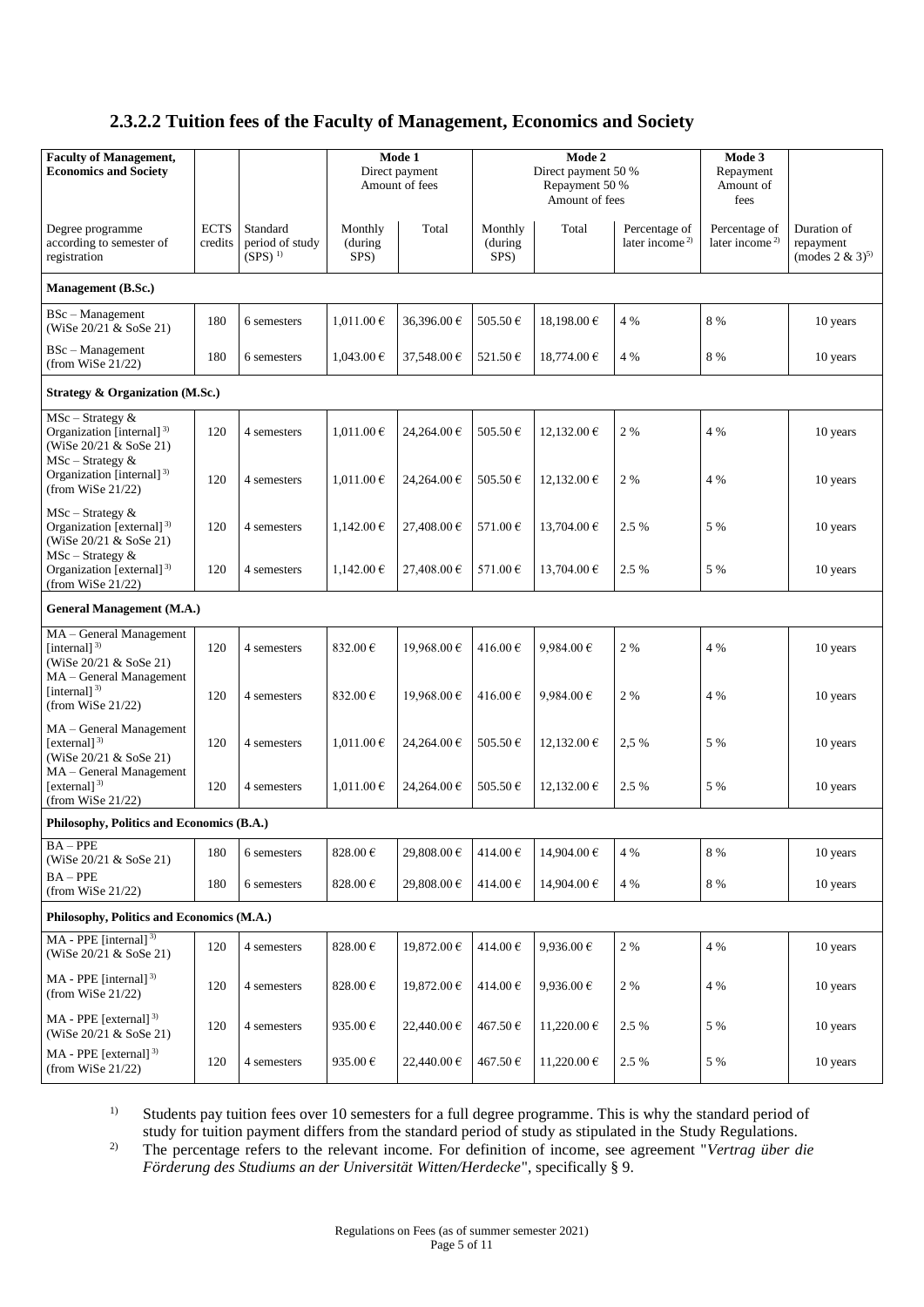- 3) External students of a Master's partial programme: All students who register for the Master's partial programme at Witten/Herdecke University and have not completed any programme or partial programme at Witten/Herdecke University before.
- <sup>4)</sup> This percentage applies to external students who register for the first time and for this part of the programme exclusively at Witten/Herdecke University.
- 5) For duration of repayment, see agreement "*Vertrag über die Förderung des Studiums an der Universität Witten/Herdecke*", specifically §§ 3 and 4.

# **2.3.3 Transitional arrangement**

Regulations on Fees valid at the time of registration continue to be applicable in their entirety for students with first registration not for the winter semester 2020/2021 but the semester before.

## **2.3.4 Regulations for students enrolled previously at another university and dropouts (direct payment)**

Full degree courses are divided into two stages. The first stage concludes with the examination equivalent to the first part of medical examinations, the intermediate examination in dental medicine, and the bachelor's degree respectively. The second stage concludes as soon as all requirements for the practical year have been met (all credits/course certificates acquired), students pass the examination in dental medicine, or acquire the master's degree. The fixed amounts corresponding to a concluded stage and a full degree course, respectively, are listed in the above tables in section 2.3.2.

## **2.3.4.1 Students enrolled previously at another university**

Students who enrol at another university and want to change over to Witten/Herdecke University later in the course of a stage, pay – depending on the time of their registration  $(1<sup>st</sup>)$ or  $2<sup>nd</sup> stage)$  – the full amount for the entire stage in question, or the full degree course respectively, upon leaving the University with a degree.

#### **2.3.4.2 Dropouts**

Students who leave the University without a degree (see 2.3.4) must pay fees corresponding to the duration of their registration, up to a maximum of the standard period of study as defined above for the stage in which exmatriculation (de-registration) occurs.

Students who have concluded the first stage with successfully passed examinations and subsequently terminate their studies have to pay fees for the number of subject-related semesters, up to a maximum of the standard period of study. These Regulations apply as appropriate for students who have failed examinations with no option of repetition.

#### **Note:**

For further details on 2.3 to 2.3.4.2 see the registration brochure on the Reverse Generational Contract between student generations issued by *StudierendenGesellschaft Witten/Herdecke e.V.* and the above-mentioned agreement ("*Vertrag über die Förderung des Studiums an der Universität Witten/Herdecke*").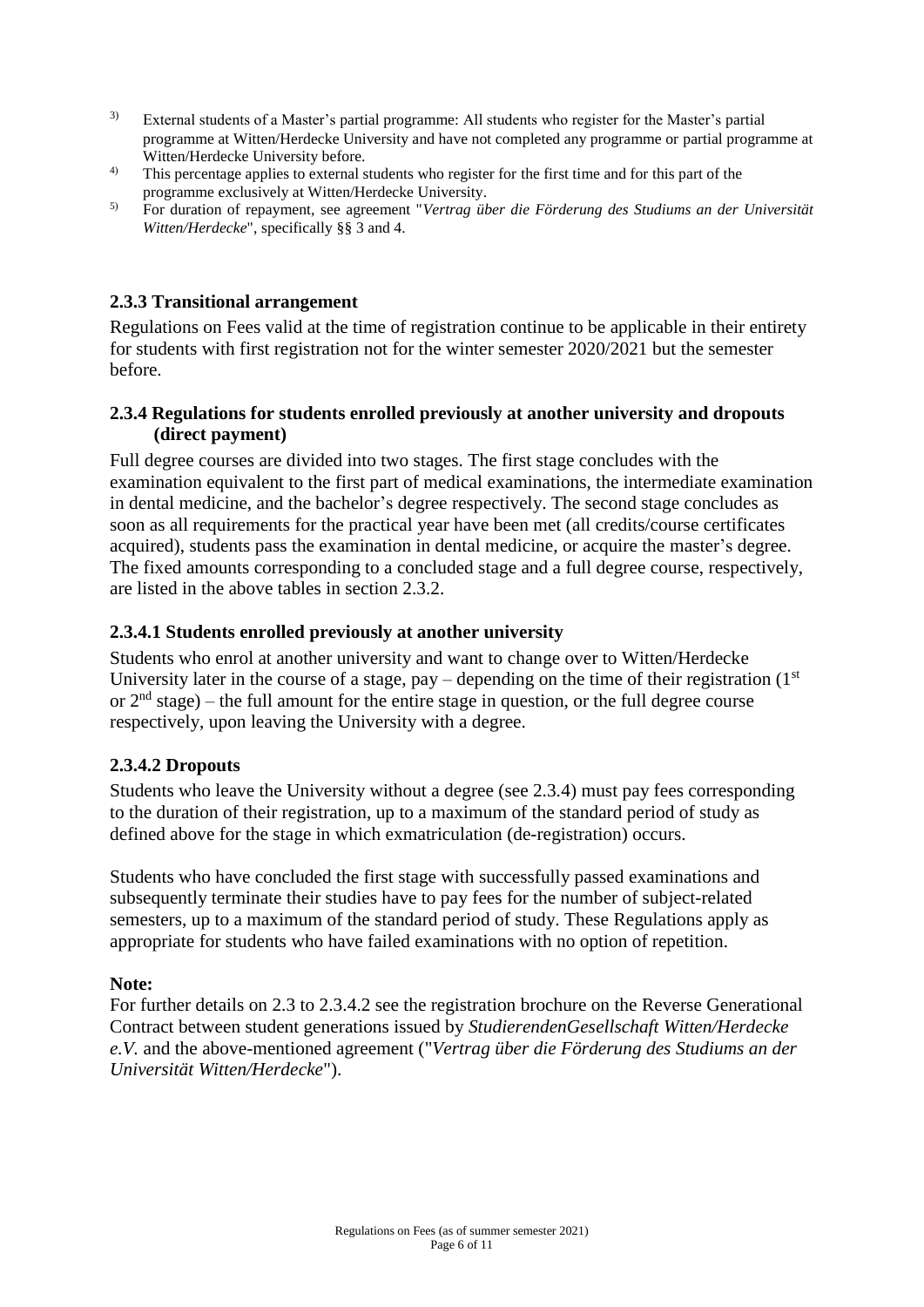# **2.3.5 Double degree studies, registration for limited periods**

Some students pursue a programme in addition to and simultaneously with their original programme with the objective of an additional degree. Students pursuing double degree studies who have opted for either direct payment, or direct payment of half the fixed rate, pay dues for only one of the two programmes for the period of their double degree studies, in accordance with 2.3.2.1 and 2.3.2.2. In this case the higher fixed rate of the two is due, up to conclusion of the standard study period for one of the two programmes as a maximum. These Regulations apply as appropriate to students who have opted for a version of repayment after graduation. Graduates of Witten/Herdecke University who start a degree programme at Witten/Herdecke University within three semesters subsequent to the semester of exmatriculation (de-registration) are also considered as pursuing double degree studies.

If students drop out of the programme with the higher fixed sum and continue the other programme, then payment for the abandoned programme continues to be due if the fees due according to dropout regulations are higher than the fixed sum for the programme which is continued.

If a student drops out of both programmes, then tuition fees are due only for one programme, i.e. the one with higher fees in accordance with dropout regulations. The fixed total sum will be disregarded in this case.

Students pursuing studies of medicine as well as dental medicine at the University (either at the same time or subsequently) will be charged tuition fees for both programmes as stipulated in the currently valid Regulations on Fees. This constellation is not counted as double degree studies or second partial degree programme in the meaning of these Regulations.

The University may accept registration of students from foreign universities (for example exchange students) for a limited period, normally two semesters. Students with limited registration have no right to sit final examinations. They have to pay fees unless an exchange agreement stipulates otherwise. The amounts due correspond to monthly instalments for direct payment.

# **2.3.6 Change of programme (not applicable to changing from BA to MA)**

Students wishing to change to another programme within UW/H should do so up to the third semester. Details are set out in the currently valid Registration Regulations.

In case of a change of programme, students are obliged to effect payment for the programme to which they change over as a matter of principle.

However, no refund is payable if a change is effected to a degree programme with a lower fixed sum than the first programme, and at a time when the sum of payments already effected exceeds the fixed sum of the programme with the lower tuition fees.

# **2.3.7 Change from BA to MA after an interruption**

Master students having already acquired a bachelor's degree at Witten/Herdecke University are deemed internal master students.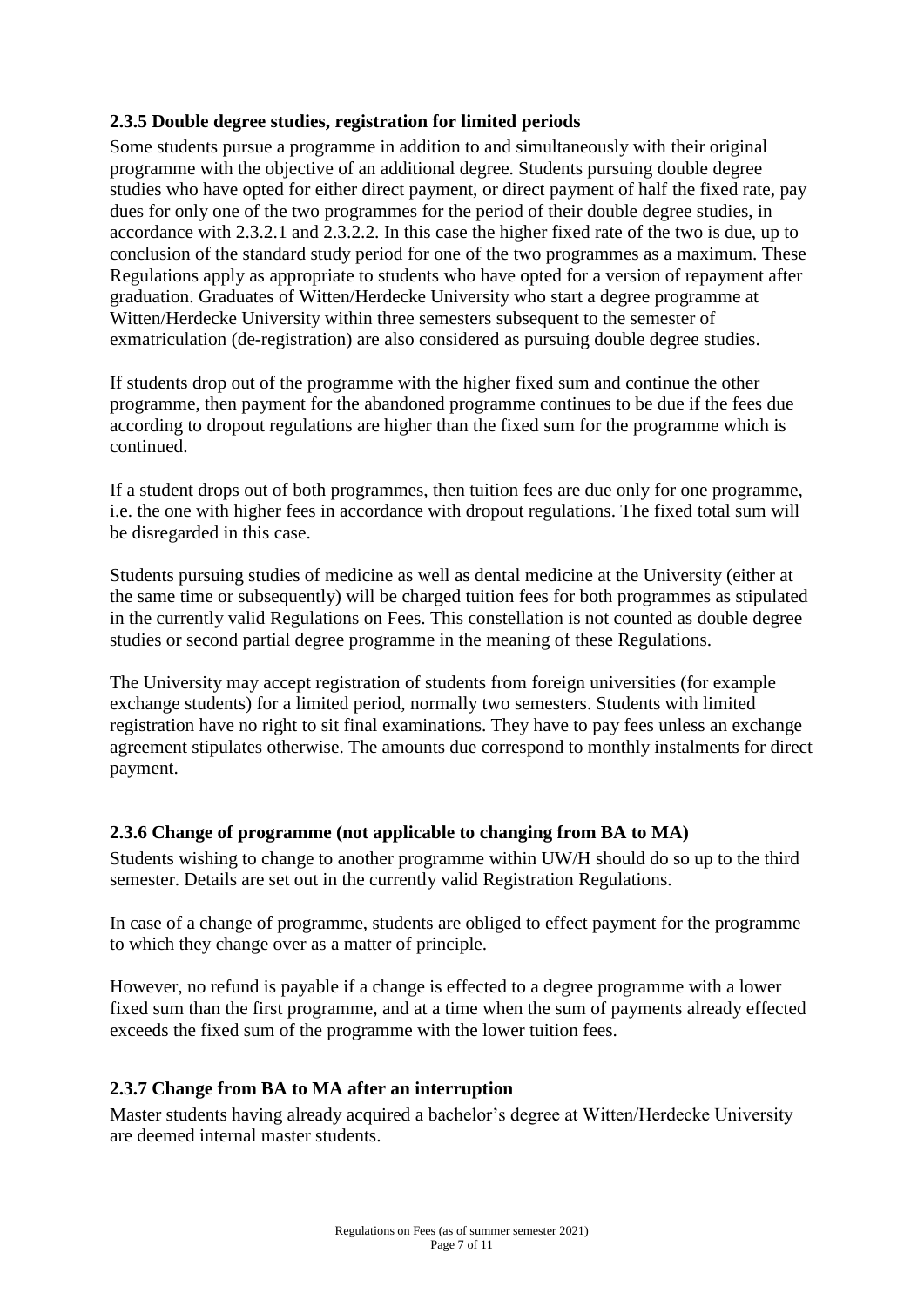For internal students who change over from a BA programme to an MA programme and who start a master's degree programme at Witten/Herdecke University within three semesters subsequent to the semester of exmatriculation (de-registration), the Regulations on Fees of their first registration apply.

# **2.3.8 Other regulations**

Semesters with authorised deferment or leave of absence (e.g., studies abroad or placement semesters) are exempt from tuition fees and do not count for the standard period of study.

## **2.4 Dual registration**

This applies to students who are enrolled at another university for a major subject and additionally attend lectures at Witten/Herdecke University. As a rule, they are authorised to attend lectures and seminars and sit pertinent examinations. The faculties may set individual rules for their degree programmes. Students with dual registration pay the same tuition fees as regular students.

Students with dual registration have to pay the social welfare contribution.

# **2.5 Guest students**

Guest students are not enrolled at the University. Upon payment of  $250.00 \in$  (students enrolled at other universities  $60.00 \text{ } \epsilon$ ) per semester and lecture series or seminars they are entitled to attend lectures and seminars at UW/H, provided the lecturer in question agrees. UW/H alumni and employees may be exempt from fees upon request in individual cases (cf. 7 "Waiver and respite"). Guest students are not entitled to sit examinations or acquire degrees.

# **2.6 Students of the Aesthetic Maxillofacial Surgery and Implantology programmes**

Registration fees for these programmes are 200.00  $\epsilon$ , and 100.00  $\epsilon$  for each subsequent reregistration.

#### **3. Default costs**

The Senate decides annually on deadlines for registration, exmatriculation (de-registration) and re-registration. Students who do not meet the re-registration deadline have to pay the following amounts prior to continuation of studies at the University:

| Summer semester: from 16 February up to and including 28/29 February | $100.00 \in$ |
|----------------------------------------------------------------------|--------------|
| Winter semester: from 1 July up to and including 15 July             | $100.00 \in$ |
| Summer semester: from 1 March                                        | $200.00 \in$ |
| Winter semester: from 16 July                                        | $200.00 \in$ |

The University reserves the right to exmatriculate students who have not paid their fees beginning six weeks after the deadlines stipulated above.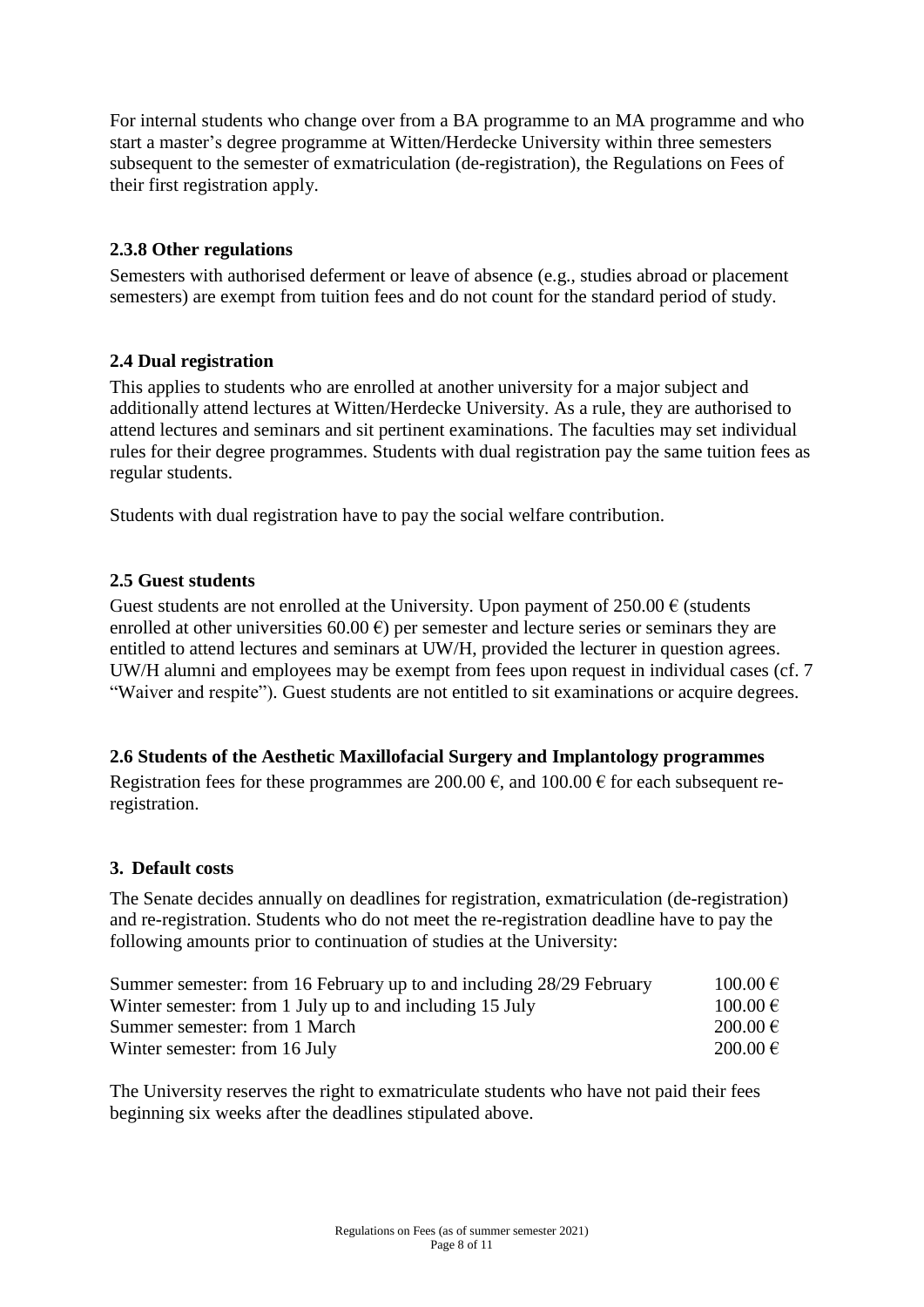## **4. Re-registration fees for long-term students**

Students registered in a programme with a standard period of 4 and more semesters who exceed twice the number of subject-related semesters of the standard period of study are charged 500.00  $\epsilon$  for each re-registration/deferment (leave of absence). The same applies to students registered in a programme with a standard period of 2 or 3 semesters who exceed this period by 4 or more semesters. The University Executive Board decides on exemptions in duly substantiated exceptional cases on the dean's proposal.

| Degree programme                              | Standard period of       | Re-registration fee starting  |
|-----------------------------------------------|--------------------------|-------------------------------|
|                                               | study in subject-related | with subject-related semester |
|                                               | semesters                | no.                           |
| <b>State Examination</b>                      |                          |                               |
| Medicine                                      | 13                       | 27                            |
| Dental Medicine                               | 11                       | 23                            |
|                                               |                          |                               |
| <b>Bachelor of Arts</b>                       |                          |                               |
| <b>Business Economics</b>                     | 6                        | 13                            |
| <b>Business Economics</b>                     | 8                        | 17                            |
| Philosophy, Politics and Economics            | 6                        | 13                            |
| Philosophy, Politics and Economics            | 8                        | 17                            |
| Philosophy, Cultural Reflection and Cultural  |                          |                               |
| Practice                                      | 6                        | 13                            |
| Philosophy, Cultural Reflection and Cultural  |                          |                               |
| Practice                                      | 8                        | 17                            |
|                                               |                          |                               |
| <b>Bachelor of Science</b>                    |                          |                               |
| Management                                    | 6                        | 13                            |
| Psychology and Psychotherapy                  | 6                        | 13                            |
| Psychology with Focus on Psychotherapy        | 6                        | 13                            |
| Psychology                                    | 6                        | 13                            |
|                                               |                          |                               |
| Master of Arts                                |                          |                               |
| <b>General Management</b>                     | 4                        | 9                             |
| Management                                    | $\overline{2}$           | 7                             |
| Management                                    | $\overline{4}$           | 9                             |
| Philosophy and Culture                        | $\overline{2}$           | 7                             |
| Care of People with Dementia                  | 6                        | 13                            |
| Multi-Professional Care of Patients with      |                          |                               |
| Dementia and Chronic Disabilities             | 6                        | 13                            |
| Philosophy, Politics and Economics            | $\overline{4}$           | 9                             |
| Ethics and Organization                       | $\overline{2}$           | 7                             |
| Ethics and Organization                       | $\overline{4}$           | 9                             |
| Doing Culture                                 | $\overline{2}$           | 7                             |
| Doing Culture                                 | $\overline{4}$           | 9                             |
|                                               |                          |                               |
| <b>Master of Science</b>                      |                          |                               |
| Strategy & Organization                       | $\overline{4}$           | 9                             |
| <b>Nursing Practice</b>                       | $\overline{4}$           | 9                             |
| Clinical Psychology and Psychotherapy Science | $\overline{4}$           | 9                             |
| Psychology with Focus on Clinical Psychology  |                          |                               |
| and Psychotherapy                             | 4                        | 9                             |
| <b>Community Health Nursing</b>               | 4                        | 9                             |
|                                               |                          |                               |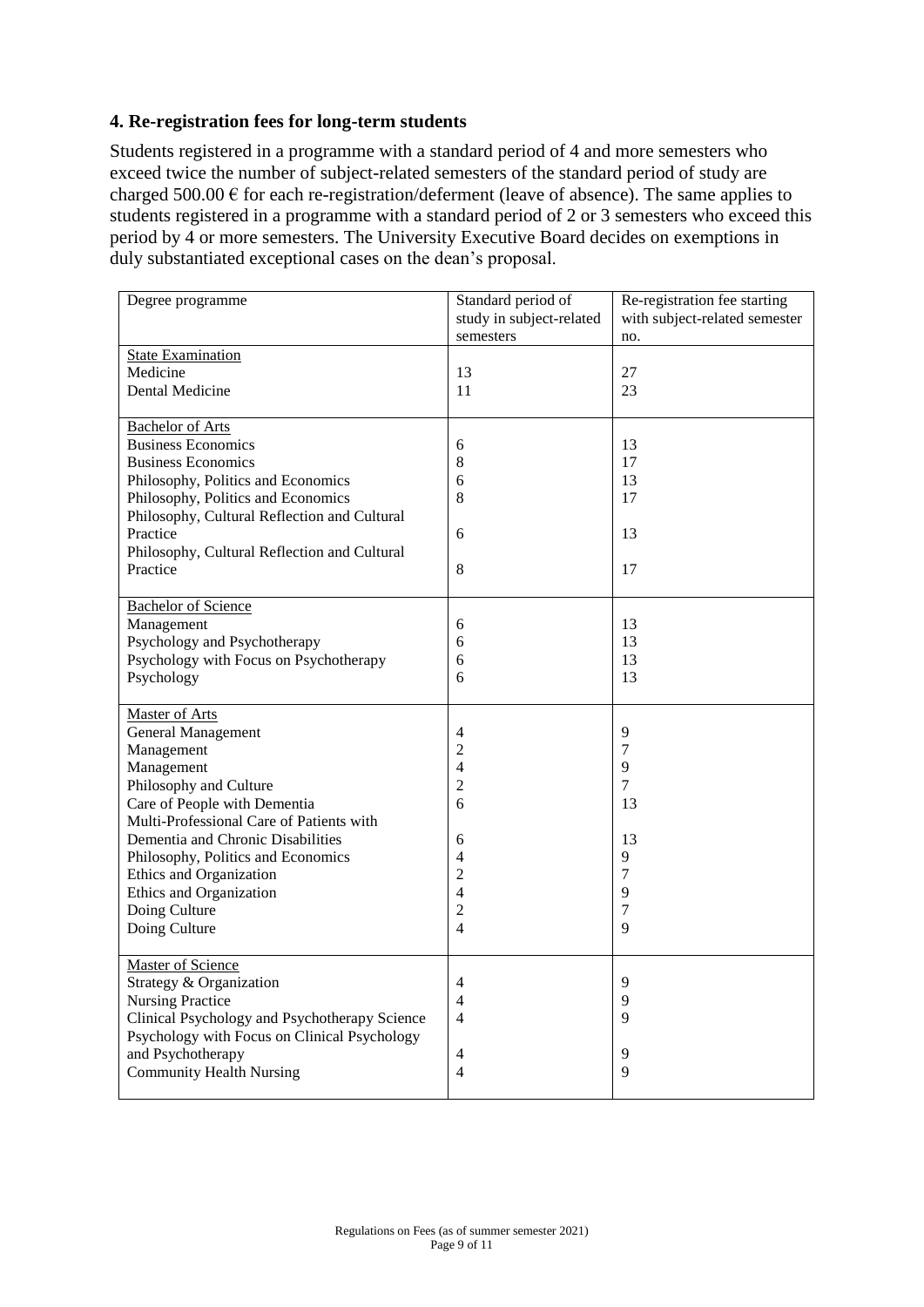# **5. SmartCard replacement**

If you lose your SmartCard, the issuing of a new SmartCard costs  $25.00 \in$ .

You may request the new SmartCard to be sent to you by post, for an additional charge of 5.00 €.

## **6. Academic qualifications**

The University charges general **administration fees** from all candidates for doctoral procedures, postdoctoral lecturing qualifications (*Habilitation*) and extra-budgetary professorships (APL) of 250.00  $\epsilon$  for services rendered by academic committees as part of academic qualification procedures.

Doctoral candidates of all faculties in addition pay a **fee** of  $100.00 \in \text{upon}$ registration/enrolment.

Apart from general administration and registration fees, the following **fees** are charged for **doctoral procedures**:

Definition: internal doctoral candidates are candidates with full-time employment at UW/H or an affiliated hospital, or who pursue doctoral studies at a clinical chair, or follow a newly appointed professor to UW/H, or are enrolled at UW/H upon registration for doctoral studies, or submit their thesis within one year after leaving UW/H. All others are external candidates.

All external doctoral candidates are charged administration fees for doctoral procedures to the amount of 1,500,00  $\epsilon$ , with the exception of external doctoral candidates at the Faculty of Management, Economics and Society. They are charged 5,000.00  $\epsilon$ , unless they are recipients of scholarships from a non-profit organisation; in this case they are exempt from payment.

Fees for doctoral procedures are due in two instalments, one upon acceptance as a candidate and the second upon submission of the thesis.

The University charges  $3,000.00 \in$  per year, over a total period of three years respectively, for the Nursing Science PhD programme. No additional fees are due if candidates do not conclude their doctorate within the scheduled period of three years. Definition: Candidates for postdoctoral lecturing qualifications with full-time employment at UW/H or an affiliated hospital are internal candidates; all others are external candidates.

External candidates for **postdoctoral lecturing qualifications** (i.e. qualification to teach at professorial level) at all faculties pay a fee of  $1,500.00 \in$ .

The amount is due for payment upon submission of pertinent documents at the faculty in question.

# **7. Waiver and respite**

The Executive Board and individuals or university bodies authorised by the Executive Board, respectively, decide on waiver or respite in individual cases unless stipulated otherwise in these Regulations.